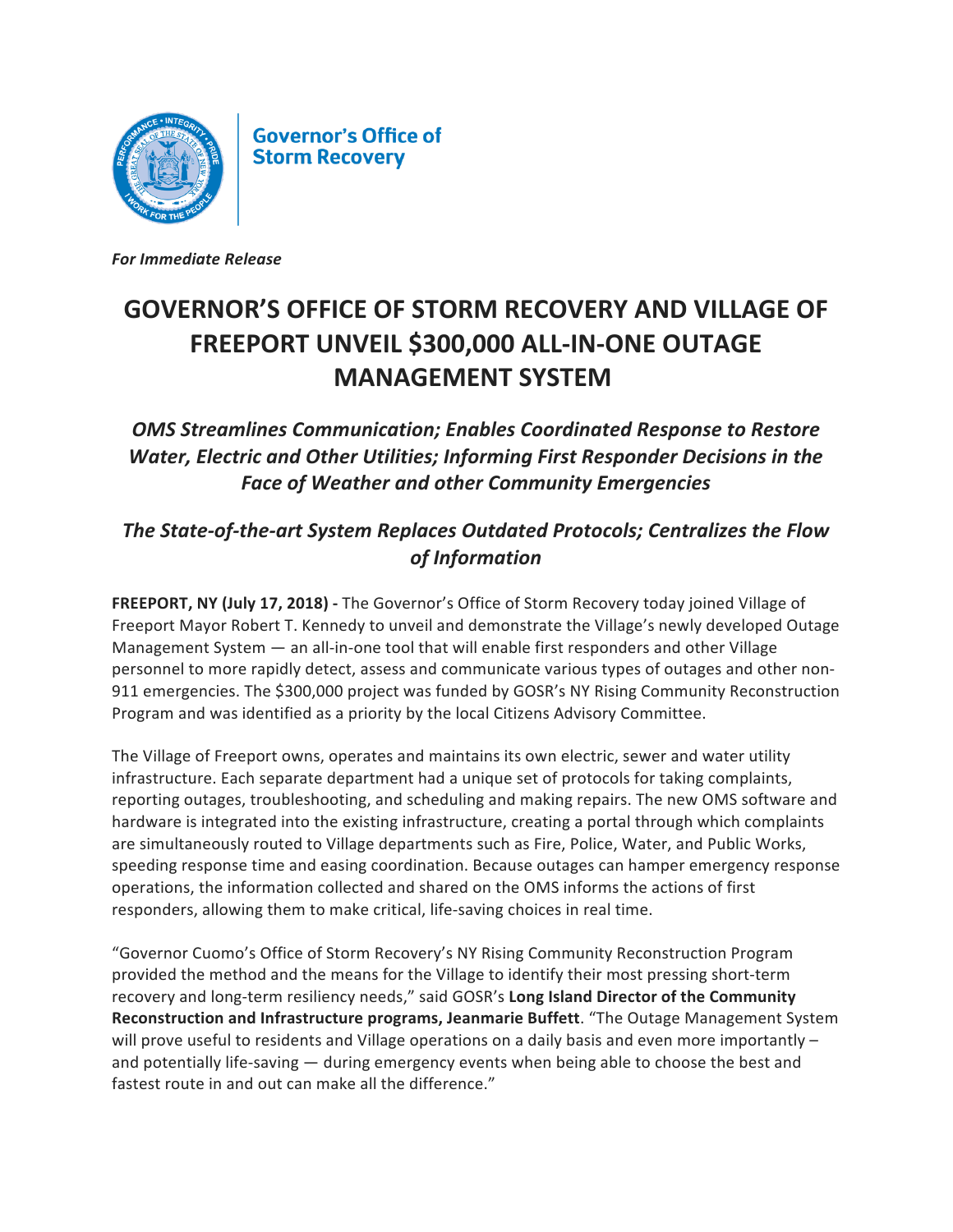Members of the public serve as its eves and ears, using their personal desktop or mobile devices to report non-911 issues that could cause danger or hinder emergency response, such as potholes, downed trees, and electrical outages, allowing trained Village staff to monitor and track incidents remotely, via tablet devices. When any resident contacts the Village to report infrastructure problems or incidents such as a downed tree blocking a roadway or power outage, he or she automatically initiates the new OMS protocol. As information from these citizen calls are entered into the system, the OMS dispatcher simultaneously alerts field staff, who will investigate the issues or concerns described and respond accordingly. In beta testing now, the OMS will be available for all by the end of July.

"The Outage Management System is a state-of-the-art program which affords our village departments with near-instant communication abilities in times of crisis and will greatly reduce the Village's response times to outages and other emergencies. I, as well as the 45,000 residents benefited by this program, applaud the Governor and the State of New York for this grant. Recognizing that Long Island must continue to prepare itself for any emergency is paramount to our safety," said Freeport Mayor Robert Kennedy.

**Senator John Brooks** said, "Superstorm Sandy hit us hard and fast and we have advocated and pushed hard to move sensible, sustainable and resilient recovery projects forward. I was happy to support the work of Governor Cuomo's Office of Storm Recovery and its community outreach to make this essential all-in-one outage management system a true priority. This common-sense approach to preparing for emergency situations will save lives and time when it matters most."

Assemblyman Brian Curran said, "The Outage Management System, a New York State initiative, will provide Freeport with a useful tool to combat power outages and enhance overall emergency management for first responders during storm-related events."

**Jason Brown, CEO & President of mPower Innovations** said, "mPower Innovations enabled the Village of Freeport to launch a fully deployed, robust and integrated outage management system in a matter of twelve weeks. The new system allows the Village to respond and react efficiently to catastrophic events as well as typical outages, incidents, and emergencies by connecting each of their departments' data and enterprise systems on a web-based smart map using Integrator<sup> $m$ </sup>, mPower's powerful GIS and integration software. The OMS not only visually displays vital data from different departments but allows departments to interact, update and generate essential reports quickly and efficiently through any browser."

 $2011$  and  $2012$ , Freeport  $-$  an incorporated village within the Town of Hempstead in Nassau County, Long Island  $-$  sustained historic levels of rain, winds and flooding because of severe storms. Hurricane Irene brought 13 inches of torrential rain, a storm surge exceeding seven feet and wind up to 90 miles per hour. Only one year later, Superstorm Sandy triggered wind gusts of up to 80 miles per hour and a storm surge height of 7.85 feet above the normal astronomical level. The combined effects were devastating.

In the aftermath of the storms, Governor Andrew M. Cuomo established the NYRCR Program to empower local residents and business owners in the recovery and resiliency process. The OMS NYRCR project is one of approximately 90 Long Island community reconstruction projects worth a total of \$250 million that are planned, underway or completed.